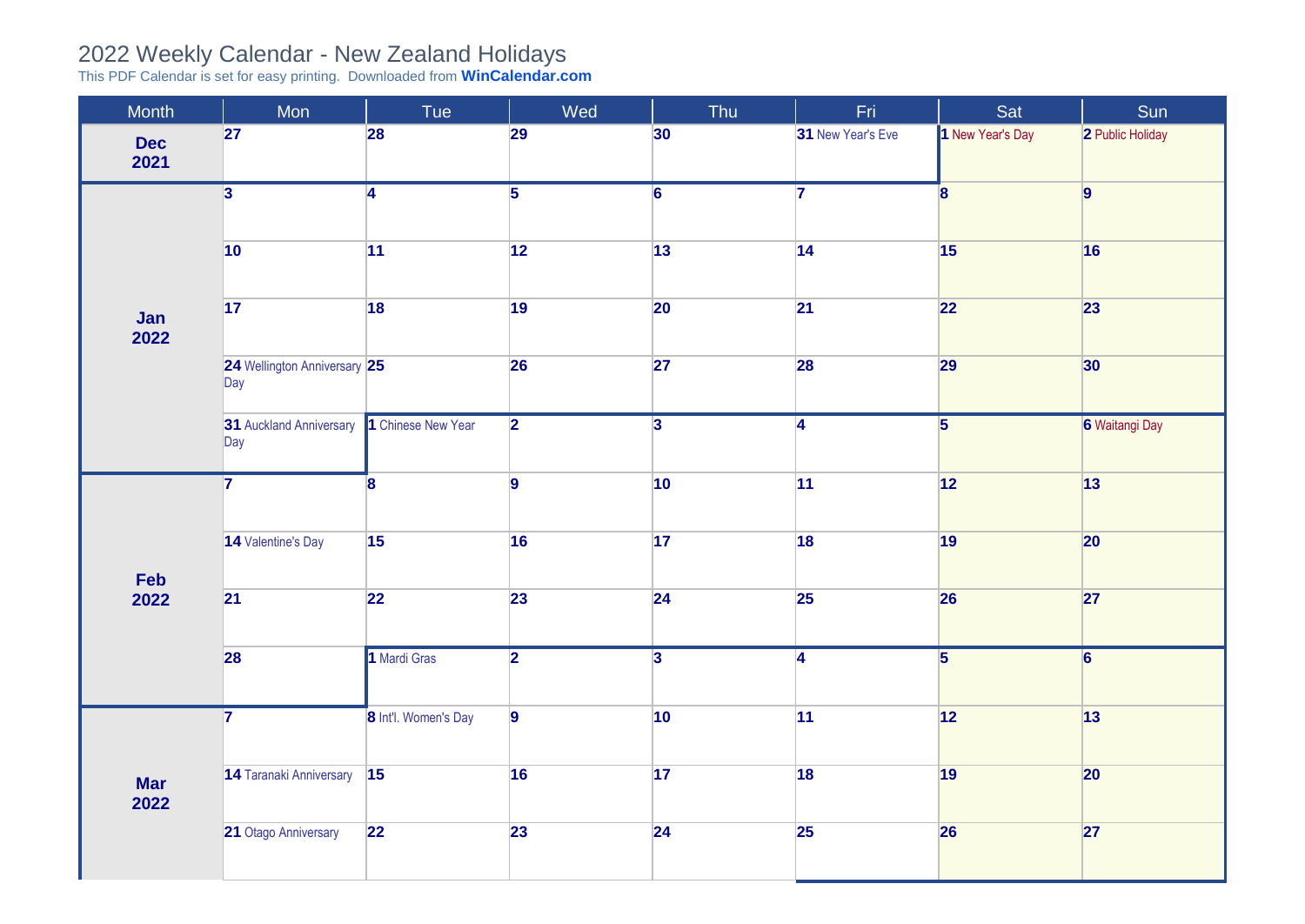| Month               | Mon                       | Tue                         | Wed                     | Thu             | Fri                     | Sat                       | Sun                     |
|---------------------|---------------------------|-----------------------------|-------------------------|-----------------|-------------------------|---------------------------|-------------------------|
|                     | 28                        | 29                          | 30                      | 31              |                         | $\overline{\mathbf{2}}$   | 3 Daylight Savings Ends |
|                     | 4                         | $\overline{5}$              | $\overline{6}$          | $\overline{7}$  | 8                       | $\overline{9}$            | 10                      |
|                     | 11                        | 12                          | 13                      | 14              | 15 Good Friday          | <b>16 Easter Saturday</b> | 17                      |
| Apr<br>2022         | 18 Easter Monday          | 19 Southland Anniversary 20 |                         | 21              | $\overline{22}$         | 23                        | 24                      |
|                     | 25 Anzac Day              | 26                          | 27                      | 28              | 29                      | 30 <sub>o</sub>           | 1                       |
|                     | $\overline{2}$            | $\overline{\mathbf{3}}$     | $\overline{4}$          | $\overline{5}$  | $\overline{6}$          | $\overline{\mathbf{7}}$   | <b>8</b> Mother's Day   |
|                     |                           |                             |                         |                 |                         |                           |                         |
|                     | $\overline{9}$            | 10                          | 11                      | $\overline{12}$ | 13                      | 14                        | 15                      |
| <b>May<br/>2022</b> | 16                        | 17                          | 18                      | 19              | 20                      | 21                        | 22                      |
|                     | 23                        | 24                          | 25                      | 26              | 27                      | 28                        | 29                      |
|                     | $ 30\rangle$              | 31                          | И.                      | $\overline{2}$  | $\overline{\mathbf{3}}$ | $\overline{4}$            | $\overline{5}$          |
|                     |                           |                             |                         |                 |                         |                           |                         |
|                     | <b>6</b> Queen's Birthday | $\overline{7}$              | $\overline{\mathbf{8}}$ | $\overline{9}$  | 10                      | 11                        | 12                      |
|                     | $\overline{13}$           | 14                          | 15                      | 16              | 17                      | 18                        | 19                      |
| Jun<br>2022         | 20                        | 21                          | 22                      | 23              | 24                      | 25                        | 26                      |
|                     | 27                        | 28                          | 29                      | 30 <sup>°</sup> |                         | $\overline{2}$            | 3                       |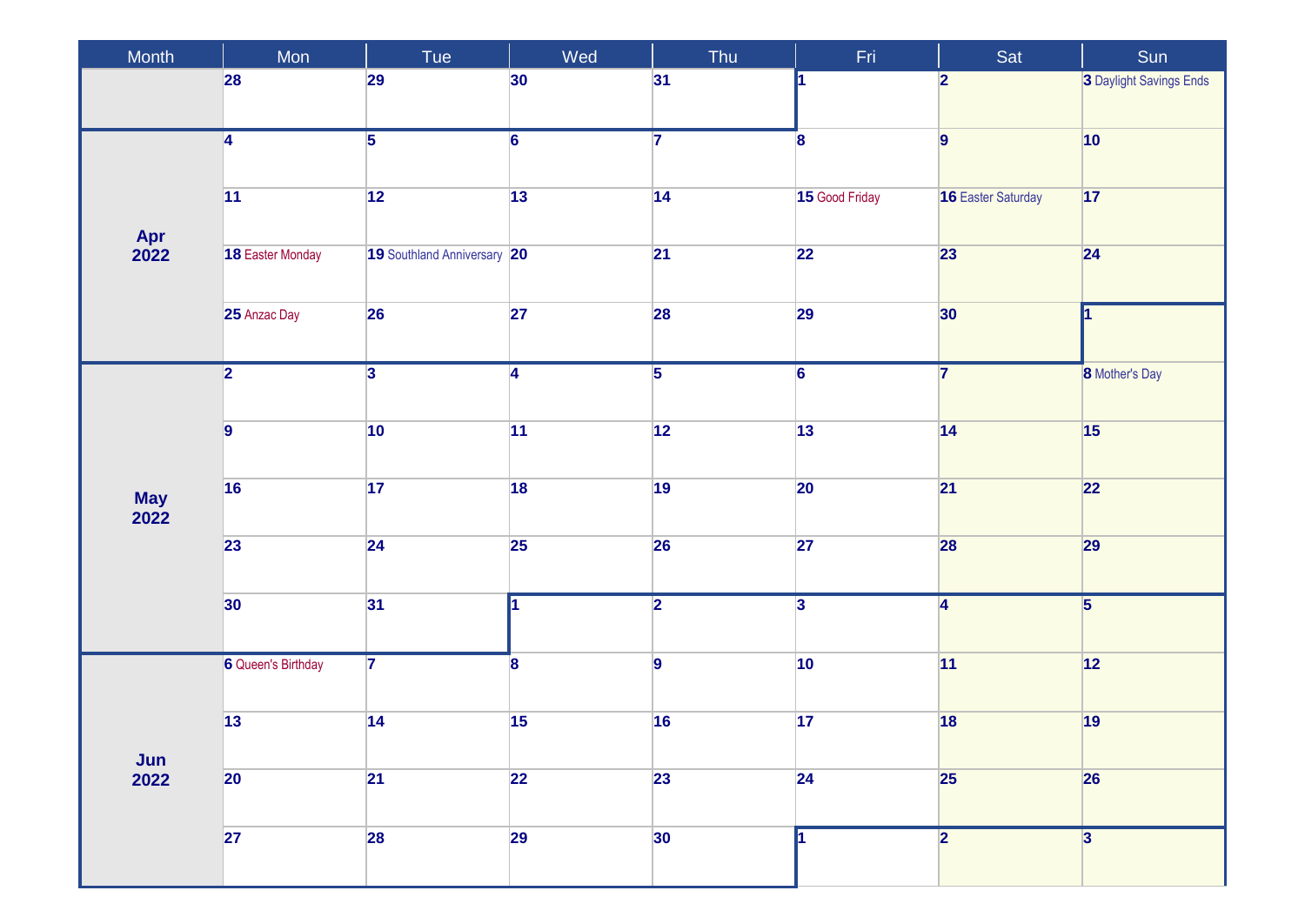| Month                       | Mon                     | Tue            | Wed                    | Thu                     | Fri                     | Sat                     | Sun                        |
|-----------------------------|-------------------------|----------------|------------------------|-------------------------|-------------------------|-------------------------|----------------------------|
|                             | 4                       | 5              | $6\phantom{a}$         | 7                       | 8                       | $\overline{9}$          | $ 10\rangle$               |
|                             | $\overline{11}$         | 12             | 13                     | $\overline{14}$         | 15                      | 16                      | 17                         |
| $\frac{\mathsf{Jul}}{2022}$ | $\overline{18}$         | 19             | 20                     | $\overline{21}$         | $\overline{22}$         | 23                      | $\overline{24}$            |
|                             | <b>25</b>               | 26             | 27                     | 28                      | 29                      | 30                      | 31                         |
|                             | $\overline{1}$          | $\overline{2}$ | $\overline{3}$         | $\overline{4}$          | $\overline{5}$          | $\overline{6}$          | $\overline{7}$             |
|                             | $\overline{\mathbf{8}}$ | $\overline{9}$ | $ 10\rangle$           | 11                      | 12                      | 13                      | 14                         |
| Aug<br>2022                 | $\overline{15}$         | 16             | 17                     | 18                      | 19                      | 20                      | 21                         |
|                             | 22                      | 23             | 24                     | $\overline{25}$         | 26                      | $\overline{27}$         | 28                         |
|                             | 29                      | 30             | 31                     |                         | $\overline{\mathbf{2}}$ | $\overline{\mathbf{3}}$ | 4 Father's Day             |
|                             | $\overline{5}$          | $\overline{6}$ | $\overline{7}$         | $\overline{\mathbf{8}}$ | $\vert$ 9               | 10                      | 11                         |
|                             | $\boxed{12}$            | 13             | 14                     | 15                      | 16                      | 17                      | 18                         |
| Sep<br>2022                 | 19                      | 20             | 21 Int'l. Day of Peace | 22                      | 23                      | 24                      | 25 Daylight Savings Starts |
|                             | <b>26 Dominion Day</b>  | 27             | 28                     | 29                      | 30                      |                         | 2                          |
| Oct<br>2022                 | $ 3\rangle$             | $\overline{4}$ | $\overline{5}$         | $6\overline{6}$         | $\overline{7}$          | 8                       | 9                          |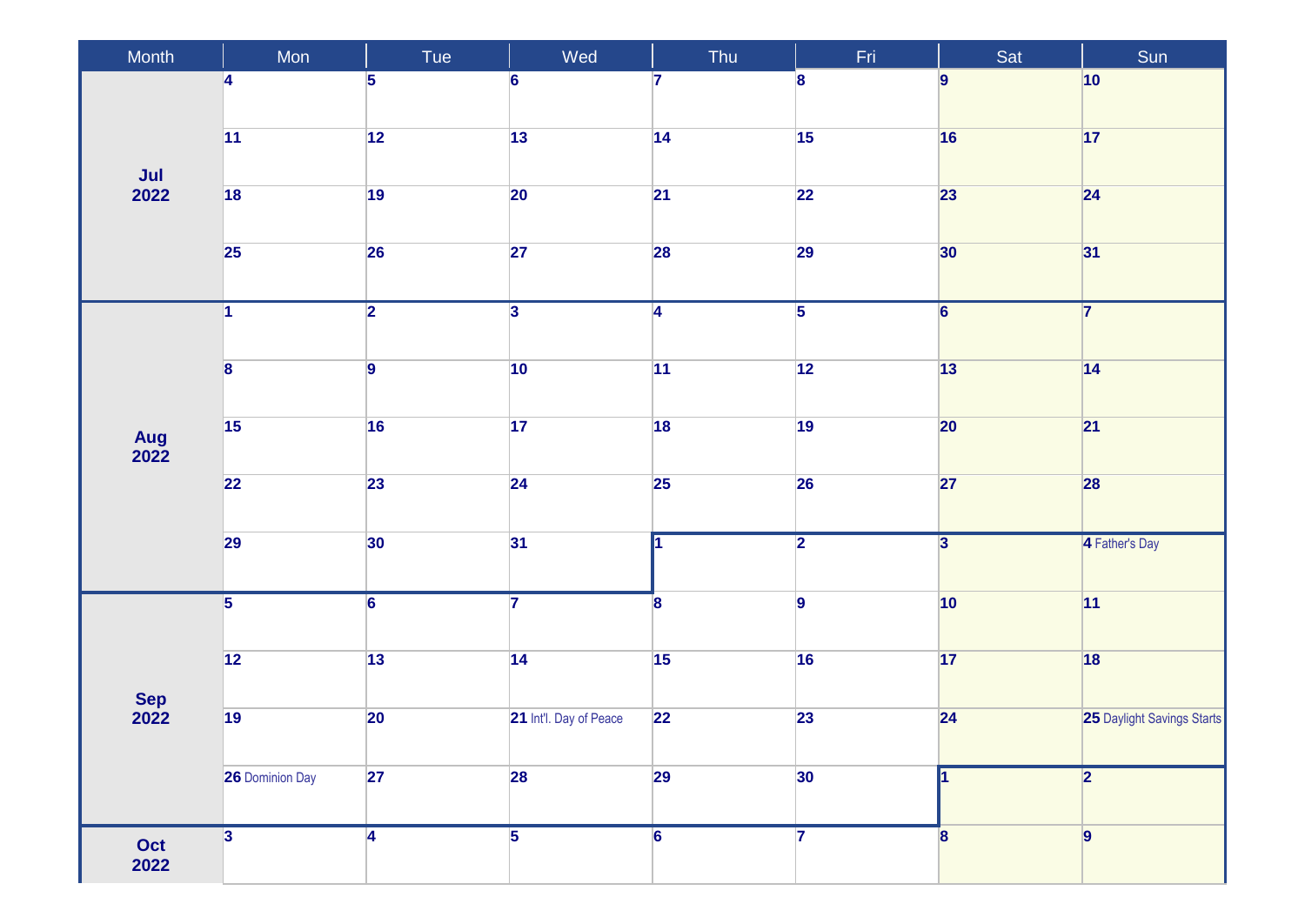| Month      | $M$ on                            | Tue            | Wed             | Thu                     | Fri                           | Sat                     | Sun              |
|------------|-----------------------------------|----------------|-----------------|-------------------------|-------------------------------|-------------------------|------------------|
|            | 10                                | 11             | 12              | 13                      | 14                            | 15                      | 16               |
|            | 17                                | 18             | 19              | 20                      | 21 Hawke's Bay<br>Anniversary | 22                      | 23               |
|            | 24 Labour Day                     | 25             | 26              | 27                      | 28                            | 29                      | 30               |
|            | 31 Halloween                      | 11             | $\overline{2}$  | $\overline{\mathbf{3}}$ | $\overline{4}$                | $\overline{\mathbf{5}}$ | $\overline{6}$   |
|            | $\overline{7}$                    | 8              | $\overline{9}$  | 10                      | 11 Canterbury<br>Anniversary  | 12                      | 13               |
| <b>Nov</b> | 14                                | 15             | 16              | 17                      | 18                            | 19                      | 20               |
| 2022       | 21                                | 22             | 23              | 24                      | 25                            | 26                      | 27               |
|            | 28 Chatham Islands<br>Anniversary | 29             | 30              | 1 World AIDS Day        | $\overline{2}$                | $\overline{\mathbf{3}}$ | $\overline{4}$   |
|            | $\overline{5}$                    | $\overline{6}$ | $\overline{7}$  | $\overline{\mathbf{8}}$ | $\vert$ 9                     | 10                      | 11               |
| <b>Dec</b> | 12                                | 13             | $\overline{14}$ | $\overline{15}$         | 16                            | 17                      | 18               |
| 2022       | 19                                | 20             | $\overline{21}$ | 22                      | 23                            | 24 Christmas Eve        | 25 Christmas     |
|            | <b>26 Boxing Day</b>              | 27             | <b>28</b>       | 29                      | 30 <sub>o</sub>               | 31 New Year's Eve       | 1 New Year's Day |

More Calendars from WinCalendar[: Word Calendar,](https://www.wincalendar.com/2022-Calendar-with-NZ-Holidays) [Excel Calendar,](https://www.wincalendar.com/2022-Calendar-NZ-Holidays-Excel) [Online Calendar](https://www.wincalendar.com/Calendar-NZ)